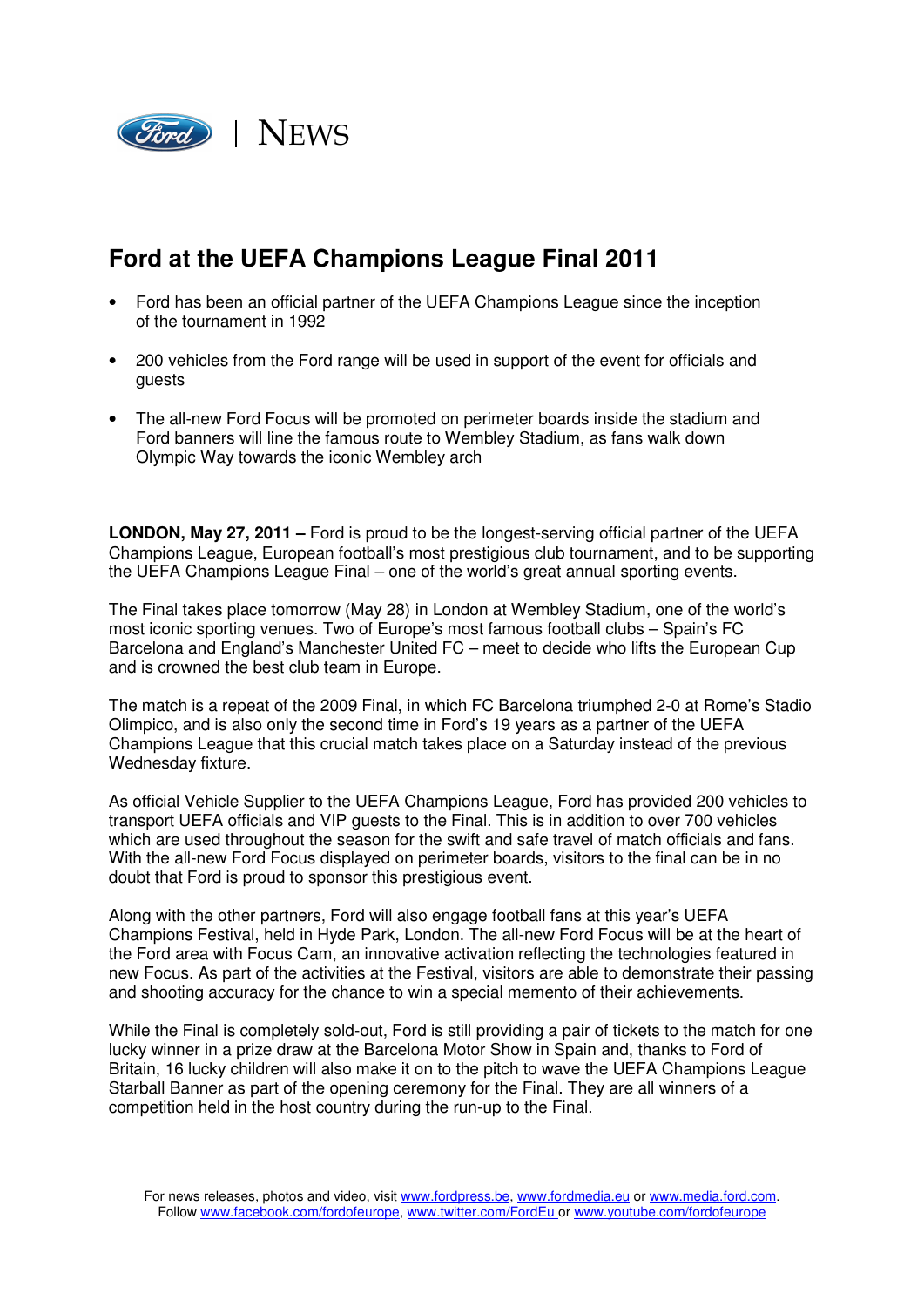Ford has been a partner of the UEFA Champions League since the inception of the tournament in 1992 and has been proud to help fans get to the UEFA Champions League matches since then. Check www.ford.eu for more information about Ford sponsorship activity.

## **PAST RESULTS**

| <b>SEASON</b> | <b>RESULT</b>                      | <b>STADIUM</b>       | <b>HOST CITY</b> | <b>ATTENDANCE</b> |
|---------------|------------------------------------|----------------------|------------------|-------------------|
| $1992 - 1993$ | Olympique de Marseille 1-0 AC      | Olympiastadion       | Munich           | 64,400            |
|               | Milan                              |                      |                  |                   |
| $1993 - 1994$ | AC Milan 4-0 FC Barcelona          | Olympic Stadium      | Athens           | 70,000            |
| 1994 - 1995   | AFC Ajax 1-0 AC Milan              | Ernst-Happel-Stadion | Vienna           | 49,730            |
| $1995 - 1996$ | Juventus FC 1(4)-1(2) AFC Ajax     | Stadio Olimpico      | Rome             | 67,000            |
| 1996 - 1997   | <b>BV Borussia Dortmund 3-1</b>    | Olympiastadion       | Munich           | 59,000            |
|               | Juventus                           |                      |                  |                   |
| 1997 - 1998   | <b>Real Madrid CF 1-0 Juventus</b> | Amsterdam Arena      | Amsterdam        | 47,500            |
|               | <b>FC</b>                          |                      |                  |                   |
| $1998 - 1999$ | <b>Manchester United FC 2-1 FC</b> | Camp Nou             | Barcelona        | 90,045            |
|               | Bayern München                     |                      |                  |                   |
| $1999 - 2000$ | Real Madrid CF 3-0 Valencia CF     | Stade de France      | Saint-Denis      | 78,759            |
| $2000 - 2001$ | FC Bayern München 1(5)-1(4)        | San Siro             | Milan            | 71,500            |
|               | Valencia CF                        |                      |                  |                   |
| $2001 - 2002$ | Real Madrid CF 2-1 Bayer 04        | Hampden Park         | Glasgow          | 52,000            |
|               | Leverkusen                         |                      |                  |                   |
| $2002 - 2003$ | AC Milan $0(3)-0(2)$ Juventus FC   | Old Trafford         | Manchester       | 63,215            |
| $2003 - 2004$ | FC Porto 3-0 AS Monaco FC          | Arena AufSchalke     | Gelsenkirchen    | 52,000            |
| $2004 - 2005$ | Liverpool FC 3(3)-3(2) AC Milan    | Atatürk Olympic      | Istanbul         | 70,024            |
|               |                                    | Stadium              |                  |                   |
| $2005 - 2006$ | FC Barcelona 2-1 Arsenal FC        | Stade de France      | Saint-Denis      | 79,500            |
| $2006 - 2007$ | AC Milan 2-1 Liverpool FC          | Olympic Stadium      | Athens           | 74,000            |
| $2007 - 2008$ | Manchester United FC $1(6)-1(5)$   | Luzhniki Stadium     | Moscow           | 67,310            |
|               | Chelsea FC                         |                      |                  |                   |
| $2008 - 2009$ | FC Barcelona 2-0 Manchester        | Stadio Olimpico      | Rome             | 62,467            |
|               | United FC                          |                      |                  |                   |
| $2009 - 2010$ | F.C. Internazionale Milano 2-0     | Bernabeu Stadium     | Madrid           | 73,170            |
|               | FC Bayern München                  |                      |                  |                   |

### ###

#### **About Ford Motor Company**

Ford Motor Company, a global automotive industry leader based in Dearborn, Mich., manufactures or distributes automobiles across six continents. With about 166,000 employees and about 70 plants worldwide, the company's automotive brands include Ford and Lincoln. The company provides financial services through Ford Motor Credit Company. For more information regarding Ford's products, please visit www.fordmotorcompany.com.

**Ford of Europe** is responsible for producing, selling and servicing Ford brand vehicles in 51 individual markets and employs approximately 66,000 employees. In addition to Ford Motor Credit Company, Ford of Europe operations include Ford Customer Service Division and 22 manufacturing facilities, including joint ventures. The first Ford cars were shipped to Europe in 1903 – the same year Ford Motor Company was founded. European production started in 1911.

#### **Ford in Belgium & Luxemburg**

Ford Belgium distributes Ford vehicles in Belgium & Luxemburg. Ford Genk is the lead plant for production of all large cars (Mondeo, S-MAX, Galaxy) for Ford in Europe. Ford Lommel Proving Ground is the lead testing facility for validation of all Ford models in Europe.

For news releases, photos and video, visit www.fordpers.be, www.fordmedia.eu or www.media.ford.com. Follow www.facebook.com/fordofeurope, www.twitter.com/FordEu or www.youtube.com/fordofeurope